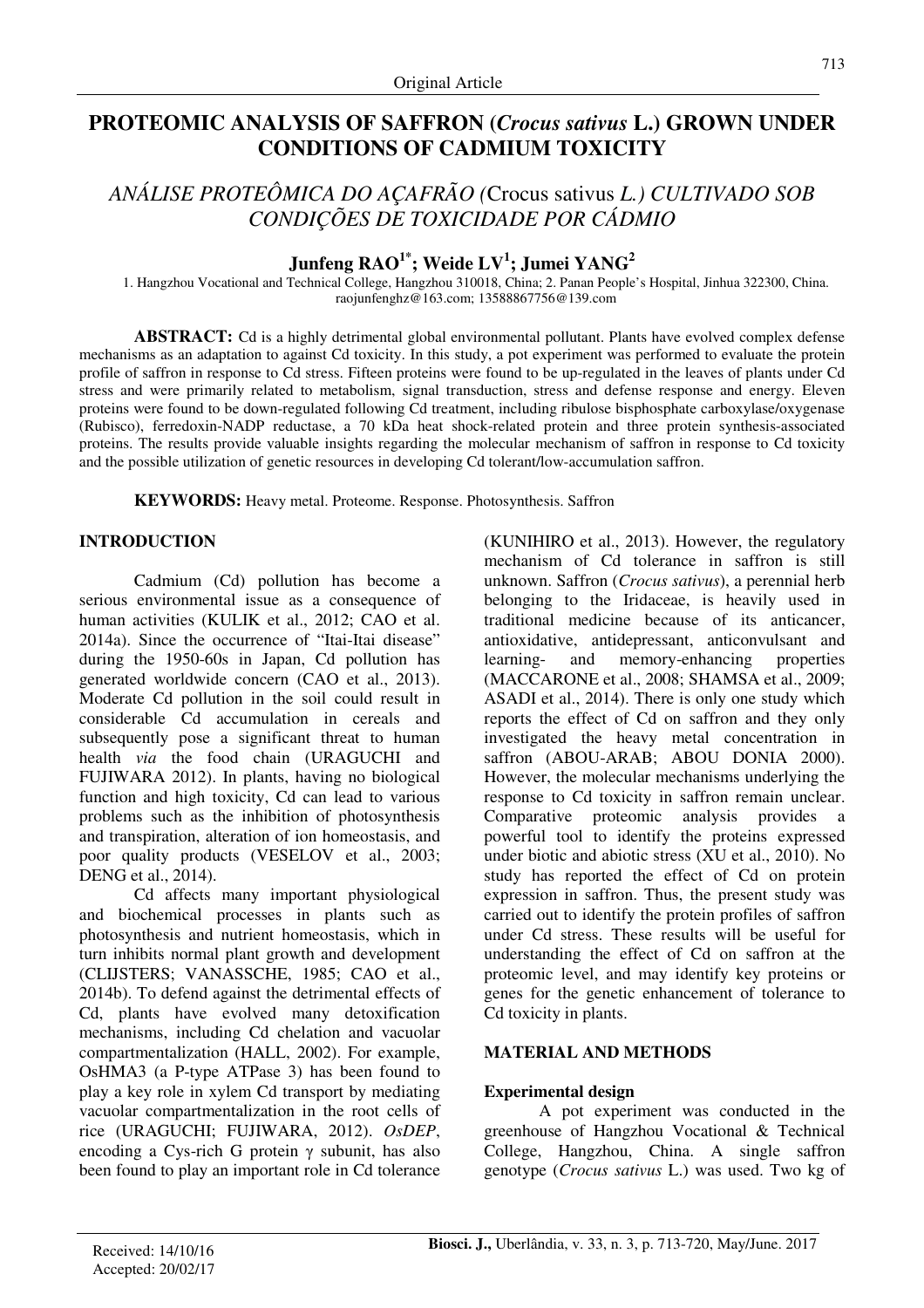Proteomic analysis analysys... RAO, J.; LV, W.; YANG, J.

commercial soil was weighed and placed in each pot  $(5 L, 20 cm \times 22 cm \times 4 cm)$ . The soil was then artificially contaminated by adding a Cd solution to create a Cd treatment with 20 mg  $kg^{-1}$  Cd; the control contained no added Cd. Following addition of the Cd solution, the soil was allowed to equilibrate for a period of 30 d in the greenhouse. The saffron bulbs were placed on a shaded shelf for germination. After 60 days, uniform healthy plants were selected and transplanted into the pots. Four plants were planted per pot. The experiment used a completely randomized design with 4 replicates. Plant samples were collected after 30 days of treatment for protein analysis. The fresh leaves were immediately frozen in liquid nitrogen and stored at - 80 ºC until analysis.

#### **Protein analysis**

Total leaf protein was extracted according to the protocol of Carpentier et al. (2005). The protein content was measured with a standard Bradford assay using bovine serum albumin as the standard (Bio-Rad, Hercules, CA, USA). Protein spots were separated using two-dimensional gel electrophoresis (2-DE) and then visualized by silver staining of the analytical gels (BAH et al., 2010; DAI et al., 2013).

The gels were scanned and calibrated with a PowerLook1100 scanner (UMAX), and protein spots were then analyzed using GE HealthCare Software (Amersham Biosciences). Only those spots with significant and reproducible changes  $(P \le 0.05)$ were considered to be differentially expressed proteins. The selected protein spots were excised from the stained gels and digested with a trypsin solution using a Spot Handling Workstation (Amersham Biosciences). Trypsin digestion and peptide extraction were conducted according to the protocol of Bah et al. (2010). The digested peptide masses were analyzed using a MALDI-TOF–TOF mass spectrometer (ABI4700 System, USA). The corresponding parameters were based on BAH et al. (2010). Peptide mass fingerprint data were matched to the NCBInr database using the Profound program under 50 ppm mass tolerance. Data were processed using Data Explorer software and proteins were unambiguously identified by searching against a comprehensive non-redundant sequence database using the MASCOT software search engine (http://www.matrixscience.com). Proteins with change of  $> 1.5$ -fold or  $< -1.5$ -fold and a P value <0.05 were considered differentially expressed.

### **Statistical analysis**

Statistical analyses were performed using Data Processing System (DPS) statistical software.

#### **RESULTS**

The average number of leaf protein spots on the 2-DE gels for the Cd treatment and the control was 1594 and 1588, respectively. Of these, 94 and 64 protein spots were observed to be significantly up-regulated (>1.5-fold change) and down-regulated (<-1.5-fold change), respectively, after Cd treatment compared with the control. Fifteen (A1-A15) and 11 (B1-B11) protein spots were successfully identified by MALDI-TOF-TOF-MS (Tables 1 and 2, Figs 1 and 2). The functions of the fifteen proteins that were significantly up-regulated in the Cd treatment were categorized as metabolism (46.7%), signal transduction (26.7%), stress and defense response (6.7%), energy (6.7%) and unknown function (13.3%) (Table 1). Seven proteins were involved in metabolism: 5-methyltetrahydropteroyltriglutamatehomocysteine methyltransferase  $(A1)$ , glyceraldehyde-3-phosphate dehydrogenase (A2), glutamine synthetase (A3), tubulin beta chain (A4), 2,3-bisphosphoglycerate-independent

phosphoglycerate mutase (A5), alpha-1,4-glucanprotein synthase (A6) and 3 beta-hydroxysteroiddehydrogenase/decarboxylase isoform 1 (A7). The other up-regulated proteins were as follows: signal transduction (c.f. A8 and A9, S-adenosylmethionine synthetase 1; A11, 1-aminocyclopropane-1carboxylate oxidase), stress and defense (A12, pathogenesis-related protein 10), energy (A13, ATP synthase subunit alpha) and unknown function (A14 and A15).

**Table 1.** Proteins whose expression were significantly up-regulated under Cd stress

| Spot<br>ID | Protein name                                                                                     | Accession<br>number | <b>MW</b><br>(Da) | pΙ   | FC              | Score $\frac{\text{Cov}}{\phi_0}$ | <b>MP</b> | PF |
|------------|--------------------------------------------------------------------------------------------------|---------------------|-------------------|------|-----------------|-----------------------------------|-----------|----|
|            |                                                                                                  | <b>METE CATRO</b>   | 85089             | 6.10 | 10 <sup>6</sup> | 126                               |           | M  |
|            | methyltetrahydropteroyltriglutamate-<br>-homocysteine methyltransferase<br>(Catharanthus roseus) |                     |                   |      |                 |                                   |           |    |
| A2         | Glyceraldehyde-3-phosphate<br>dehydrogenase, (Oryza sativa)                                      | G3PC ORYSI          | 36561             | 6.61 | 10 <sup>6</sup> | 132.                              |           | M  |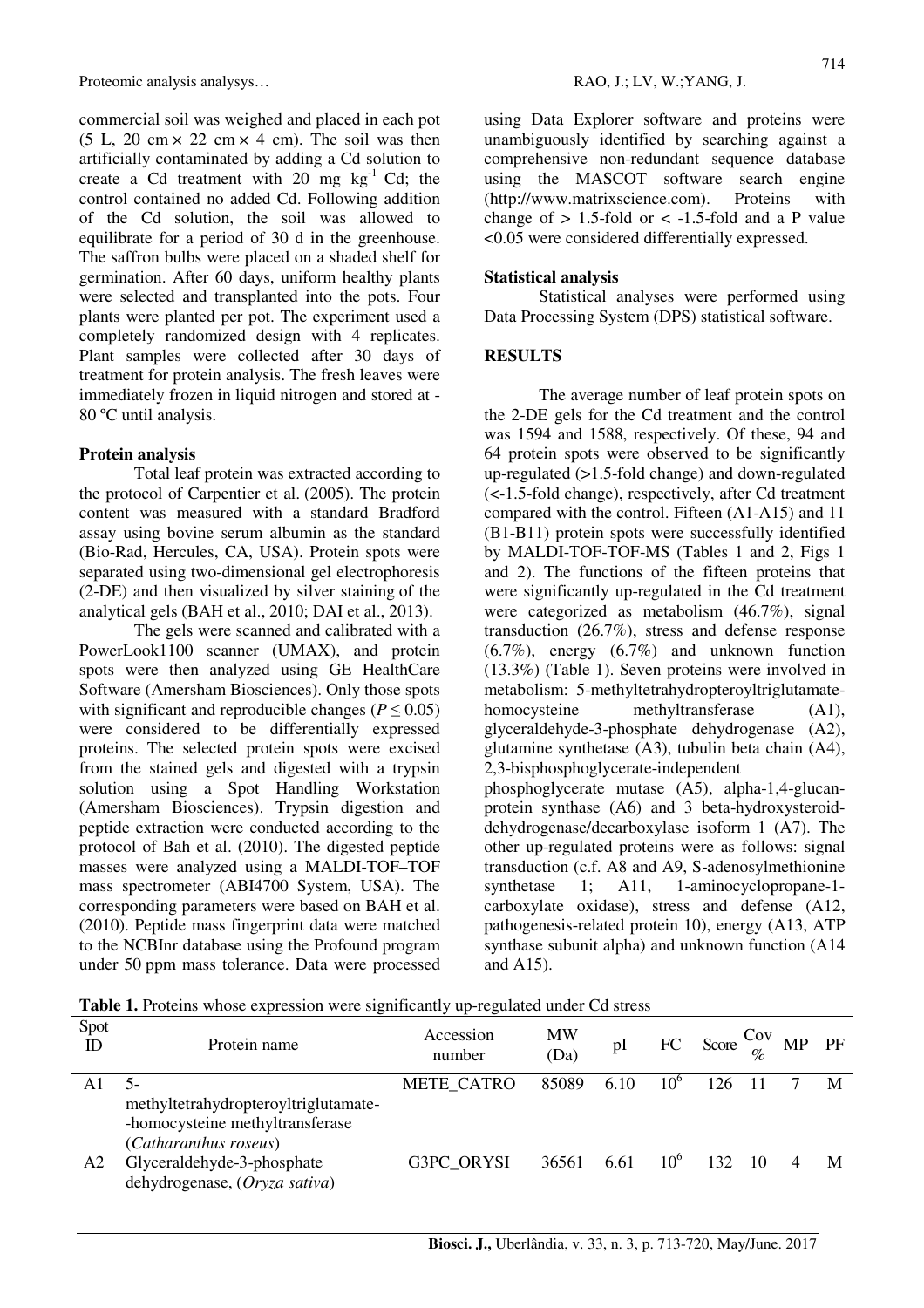|                | Proteomic analysis analysys                                                                  |                   | RAO, J.; LV, W.; YANG, J. |      |                 |     |                |                |           |  |
|----------------|----------------------------------------------------------------------------------------------|-------------------|---------------------------|------|-----------------|-----|----------------|----------------|-----------|--|
| A <sub>3</sub> | Glutamine synthetase (Musa<br>acuminata)                                                     | M0S022_MUSAM      | 39428                     | 6.03 | 1.80            | 94  | 16             | $\overline{4}$ | M         |  |
| A <sub>4</sub> | Tubulin beta chain (Cicer arietinum)                                                         | TBB_CICAR         | 51171                     | 4.75 | 2.90            | 65  | 25             | 7              | M         |  |
| A <sub>5</sub> | 2,3-bisphosphoglycerate-<br>independent phosphoglycerate<br>mutase (Cryophytum crystallinum) | <b>PMGI MESCR</b> | 61316                     | 5.39 | 3.12            | 141 | 13             | 7              | M         |  |
| A <sub>6</sub> | Alpha-1,4-glucan-protein synthase<br>(Pisum sativum)                                         | UPTG_PEA          | 42059                     | 5.73 | 1.50            | 110 | 17             | 6              | M         |  |
| A7             | 3beta-hydroxysteroid-<br>dehydrogenase/decarboxylase<br>isoform 1 (Arabidopsis thaliana)     | HSDD1_ARATH       | 48493                     | 8.89 | 3.86            | 29  | $\overline{2}$ | $\mathbf{1}$   | M         |  |
| A8             | S-adenosylmethionine synthetase 1<br>(Populus trichocarpa)                                   | METK1_POPTR       | 43642                     | 5.68 | 10 <sup>6</sup> | 245 | 20             | $\overline{7}$ | <b>ST</b> |  |
| A <sub>9</sub> | S-adenosylmethionine synthetase 1<br>(Populus trichocarpa)                                   | METK1_POPTR       | 43642                     | 5.68 | 4.05            | 236 | 20             | $\overline{7}$ | <b>ST</b> |  |
| A10            | Auxin-responsive protein IAA18<br>(Arabidopsis thaliana)                                     | IAA18_ARATH       | 29936                     | 9.26 | 2.89            | 61  | 13             | 6              | <b>ST</b> |  |
| A11            | 1-aminocyclopropane-1-carboxylate<br>oxidase (Persea americana)                              | <b>ACCO_PERAE</b> | 36453                     | 5.08 | 10 <sup>6</sup> | 42  | $\overline{4}$ | $\mathbf{1}$   | <b>ST</b> |  |
| A12            | Pathogenesis-related protein 10<br>(Crocus sativus)                                          | E5D8G2_CROSA      | 17502                     | 6.08 | 22.58           | 93  | 37             | 5              | <b>SD</b> |  |
| A13            | ATP synthase subunit alpha,<br>chloroplastic (Eucalyptus globulus)                           | ATPA_EUCGG        | 55535                     | 5.15 | 1.52            | 319 | 24             | 12             | E         |  |
| A14            | Uncharacterized protein (Triticum<br><i>aestivum</i> )                                       | W5A1P2_WHEAT      | 192765                    | 6.74 | 1.80            | 72  | 12             | 16             | U         |  |
| A15            | Uncharacterized protein (Musa<br>acuminata)                                                  | M0TI68_MUSAM      | 32323                     | 5.23 | 1.85            | 51  | $\overline{4}$ | $\mathbf{1}$   | U         |  |

Cov, coverage; E, energy; FC, fold change; M, metabolism; MP, matched peptides; PF, Putative function; U, unknown; SD, stress and defense response; ST, signal transduction.



**Figure 1.** Representative 2-DE maps of saffron leaf proteins isolated from Cd and control treatment. Total proteins were extracted and separated by 2-DE. In IEF, 100 mg proteins were loaded onto pH 4–7 IPG strips (24 cm, linear). SDS-PAGE was performed with 12.5% gels. The spots were visualized by silver staining. Differentially accumulated protein spots are indicated by green sashes. Fifteen higher expressed spots (A) and eleven suppressed (B) spots are shown in the maps.

**Biosci. J.,** Uberlândia, v. 33, n. 3, p. 713-720, May/June. 2017

715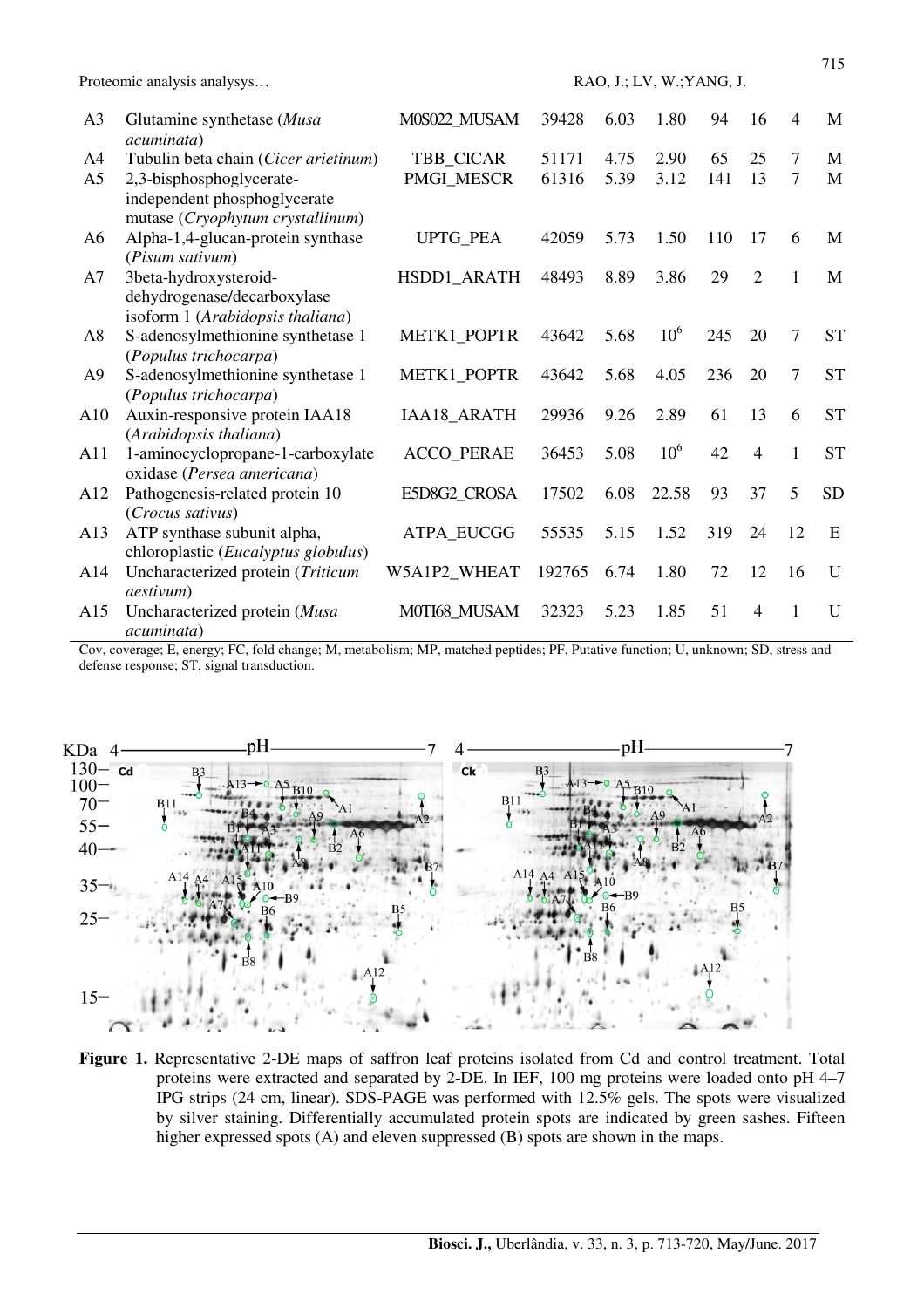| Table 2. Proteins whose expression were significantly down-regulated under Cd stress |
|--------------------------------------------------------------------------------------|
|--------------------------------------------------------------------------------------|

| Spot<br>ID     | Protein name                                                                   | Accession number  | <b>MW</b><br>(Da) | pI   | FC      | Score | Cov<br>$\%$ | <b>MP</b> | PF           |
|----------------|--------------------------------------------------------------------------------|-------------------|-------------------|------|---------|-------|-------------|-----------|--------------|
| B1             | Ribulose bisphosphate<br>carboxylase/oxygenase activase,<br>(Oryza sativa)     | <b>RCA_ORYSJ</b>  | 51764             | 5.43 | $-2.85$ | 253   | 16          | 8         | M            |
| B <sub>2</sub> | Ribulose bisphosphate carboxylase<br>large chain (Isophysis tasmanica)         | <b>RBL_ISOTA</b>  | 52248             | 5.87 | $-1.58$ | 386   | 22          | 12        | M            |
| B <sub>3</sub> | Stromal 70 kDa heat shock-related<br>protein, chloroplastic (Pisum<br>sativum) | HSP7S_PEA         | 75583             | 5.22 | $-2.97$ | 170   | 17          | 9         | <b>SD</b>    |
| <b>B4</b>      | Eukaryotic initiation factor 4A<br>(Triticum aestivum)                         | <b>IF4A WHEAT</b> | 47183             | 5.31 | $-2.11$ | 59    | 14          | 7         | <b>PS</b>    |
| B <sub>5</sub> | 30S ribosomal protein 2, chloroplastic<br>(Spinacia oleracea)                  | RRP2_SPIOL        | 28390             | 8.42 | $-2.61$ | 91    | 10          | 5         | <b>PS</b>    |
| <b>B6</b>      | Chaperonin (Zea mays)                                                          | B4F848_MAIZE      | 25796             | 8.49 | $-2.68$ | 76    | 33          | 6         | <b>PS</b>    |
| B7             | Ferredoxin-NADP reductase, leaf<br>isozyme, (Pisum sativum)                    | FENR1_PEA         | 40454             | 8.56 | $-7.00$ | 118   | 16          | 7         | T            |
| B8             | Ferritin-1, chloroplastic (Glycine<br>max)                                     | FRI1_SOYBN        | 28204             | 5.73 | $-1.50$ | 104   | 9           | 5         | T            |
| <b>B</b> 9     | Knotted1 (Spinifex sericeus)                                                   | A3RCP6_9POAL      | 9309              | 4.98 | $-1.50$ | 78    | 92          | 7         | Tr           |
| <b>B10</b>     | Uncharacterized protein (Hordeum<br><i>vulgare</i> )                           | M0UGX1_HORVD      | 91892             | 6.51 | $-3.20$ | 76    | 22          | 15        | $\mathbf{U}$ |
| <b>B11</b>     | Uncharacterized protein<br>(Brachypodium distachyon)                           | I1HXX4_BRADI      | 39825             | 4.50 | $-2.68$ | 72    | 8           | 5         | $\mathbf{U}$ |

Cov, coverage; FC, fold change; M, metabolism; MP, matched peptides; PF, Putative function; PS, protein synthesis; U, unknown; SD, stress and defense response; T, transport; Tr, transcription.



**Figure 2.** The spot view of individual identified spots, being up-regulated (A) and down-regulated (B) after Cd treatment.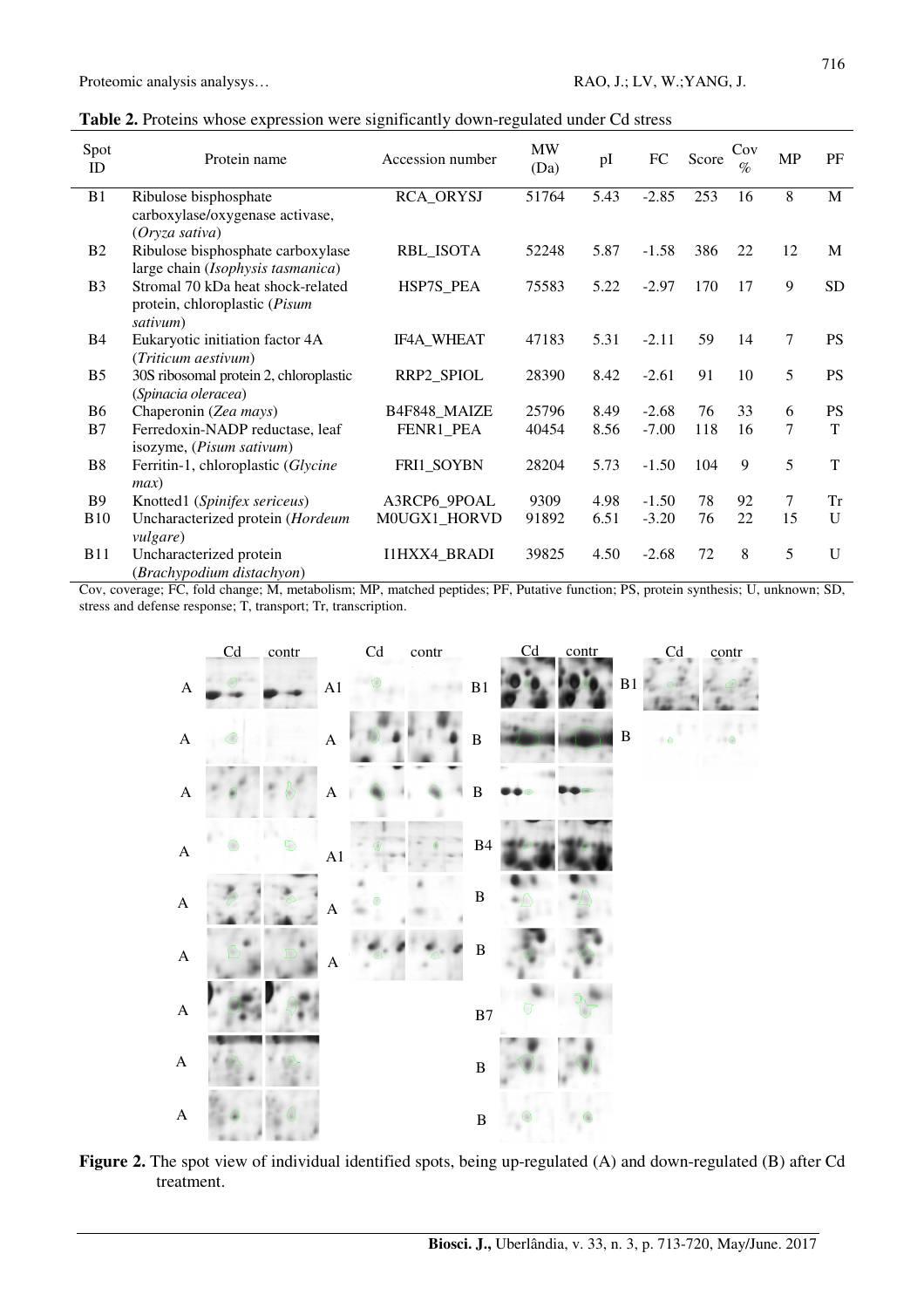Proteomic analysis analysys... RAO, J.; LV, W.; YANG, J.

The 11 suppressed proteins (Cd vs. control) belonged to 6 functional categories (Table 2; Fig. 2). Two were found to play key roles in photosynthesis: ribulose bisphosphate carboxylase/oxygenase activase (B1) and ribulose bisphosphate carboxylase large chain (B2). There were 3 protein synthesisrelated proteins: eukaryotic initiation factor 4A (B4), 30S ribosomal protein 2 (B5) and chaperonin (B6). One stress and defense response protein, stromal 70 kDa heat shock-related protein (B3), and 1 transcription-related protein, Knotted1 (B9), were significantly down-regulated by -2.97-fold and - 1.50-fold, respectively, after Cd treatment. Two transport-related proteins, ferredoxin-NADP reductase (B7) and ferritin-1 (B8), were also identified. In addition, 2 uncharacterized proteins (B10 and B11) were also clearly down-regulated.

## **DISCUSSION**

Cd is believed to induce damage even at very low concentrations, not only affecting many important physiological processes but also reducing the yield and quality of plants (CAO et al., 2013, 2014). Saffron is a traditional precious herb. Our previous study found that Cd significantly suppressed saffron growth and considerable Cd was accumulated (data unpublished). In this study, 15 and 11 protein spots were up-regulated and downregulated, respectively, in response to Cd stress (Fig. 2).

Among the 15 proteins with elevated expression, 4 are involved in signal transduction: Sadenosylmethionine synthetase 1 (SAMS, A8 & A9), 1-aminocyclopropane-1-carboxylate oxidase (ACCO, A11) and auxin-responsive protein IAA18 (A10). It has been found that the ethylene (ET) signaling pathway plays a fundamental role in the response to abiotic stress, including Cd stress (FUJITA et al. 2006). SAMS has long been considered to have a house-keeping function and plays a crucial role in ET synthesis (DAI et al. 2013). In addition, ACCO catalyzes the terminal step of ET synthesis (HERBETTE et al. 2006; CAO et al. 2014). Hence, up-regulation of SAMS and ACCO in response to Cd stress could contribute to ET synthesis, which subsequently activates additional Cd-responsive genes. Auxin-responsive protein IAA18 was also significantly up-regulated (Table 1). Therefore, it is necessary to study the relationship between the ET and auxin signaling pathways in response to Cd toxicity.

Seven of the proteins identified as upregulated were involved in metabolism (Table 1). Glyceraldehyde-3-phosphate dehydrogenase (GAPDH, A2) plays a key role in glycolysis. VESCOVI et al. (2013) found that the cytosolic GAPDH isoenzyme GAPC1 may play a role in signaling oxidative stress or protection in Arabidopsis roots under Cd stress. Glutamine synthetase (GS, A3) catalyzes the formation of glutamate, which is an important component of reduced glutathione and phytochelatins (PCs). Rana et al. (2008) observed that the expression of cytosolic GS was induced by Cd and salt stress. Studies have found that beta-tubulin and alpha-1,4 glucan-protein synthase are involved in plant cell wall metabolism (SPOKEVICIUS et al., 2007; JIN et al., 2011). Lee et al. (2010) also found that expression of alpha-1,4-glucan-protein synthase (A6) was significantly elevated. Membrane-bound ATPases provide energy and an  $H<sup>+</sup>$  gradient for the co-transport of copper, cobalt, lead, and Cd, with protons used for the detoxification of these metal ions in plants (CAO et al. 2014). CAO et al. (2014) found that transcripts of V-ATPase were significantly elevated in a Cd-tolerant barley genotype but were not affected in a Cd-sensitive genotype. Kieffer et al. (2008) found that pathogenesis-related proteins showed a dramatic increase in expression. In our study, these proteins were all significantly up-regulated under Cd stress. Plants have evolved sophisticated defense mechanisms as an adaption to Cd stress. The results of this study suggest that Cd may induce signal molecules (ET) that subsequently activate Cdresponsive proteins, elevate the expression of antioxidant-related proteins that could scavenge the Cd-induced accumulation of ROS, and transport Cd into vacuoles and sequestrate Cd in cell walls, which would contribute to a decrease in the available  $Cd^{2+}$  of the cytosol.

The negative impact of Cd on photosynthesis is well documented (CLIJSTERS; VAN ASSCHE 1985). Rubisco catalyzes the first step in net photosynthetic  $CO<sub>2</sub>$  assimilation and photorespiratory carbon oxidation (SPREITZER and SALVUCCI 2002). Ferredoxin NADP(H) oxidoreductases (FNRs) catalyze electron transfer between NADP(H) and ferredoxin (LINTALA et al., 2007). An absence of *AtLFNR1* led to a decrease in green leaf size, lower chlorophyll content and fewer light-harvesting complex proteins, and a markedly lower PSI/PSII ratio in the mutant than the wild type (LINTALA et al., 2007). In the present study, expression of rubisco (B1, B2), ferredoxin-NADP reductase (B7) and ferritin-1 (B8) were all down-regulated after Cd treatment. These results indicate that Cd toxicity damaged the photosynthesis system in saffron. Razavizadeh et al.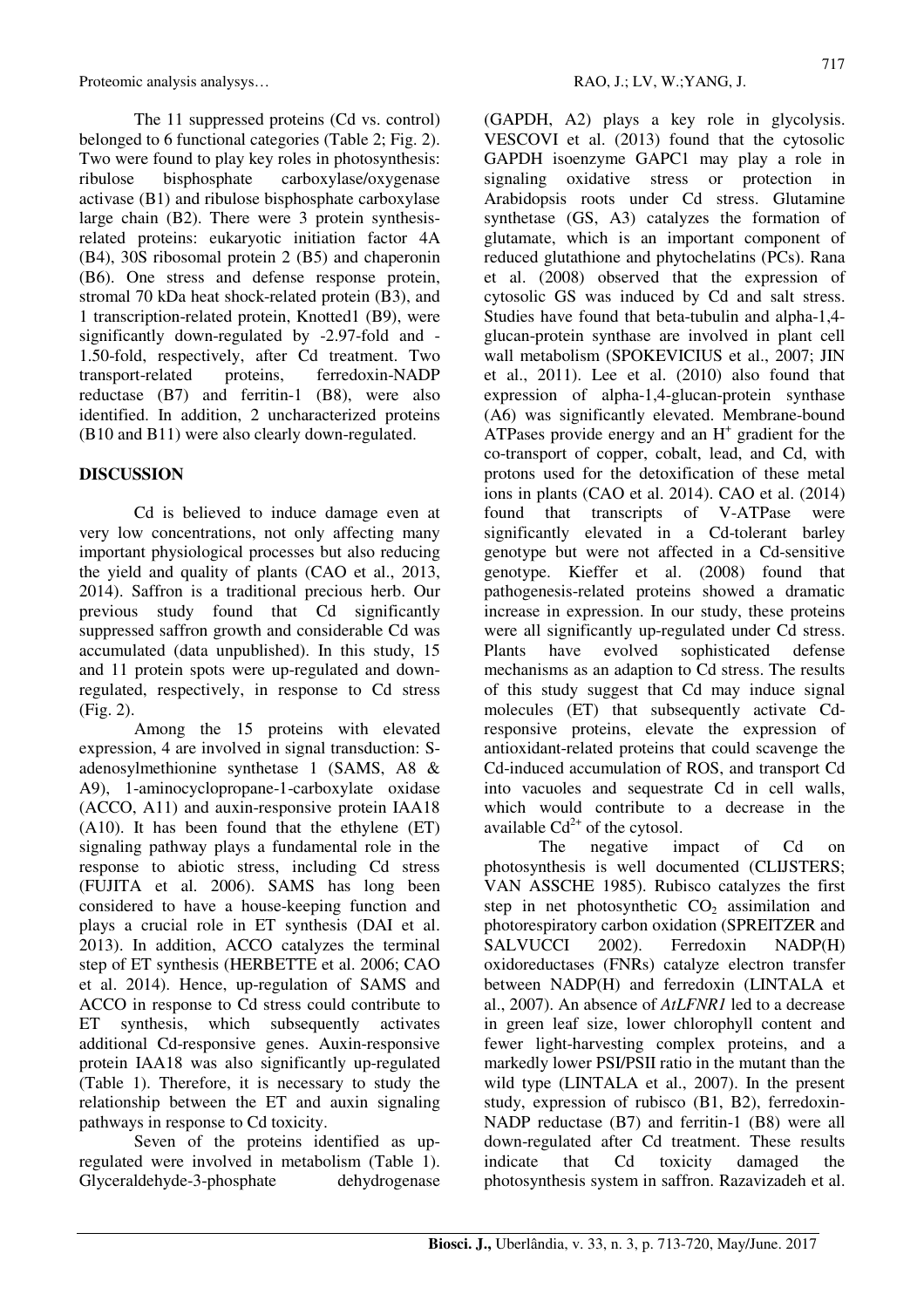Proteomic analysis analysys... RAO, J.; LV, W.; YANG, J.

(2009) found that the stromal 70 kDa heat shock protein was significantly down-regulated under salinity in tobacco leaves. The authors believed that this down-regulation was likely the cause of the failure to protect cells against salinity. Similar results were also found in this study. Heat shock protein and molecular chaperonin have been found to play vital roles in protein stabilization, folding, assembly and translocation under abiotic stress (KOMATSU; HOSSAIN, 2013). Stromal 70 kDa heat shock-related protein (B3) and chaperonin (B6) were significantly down-regulated (Table 1). The 30S ribosomal protein 2 was also down-regulated after Cd treatment. These results demonstrate that Cd stress affected the normal functioning of the chloroplast. Moreover, down-regulation of initiation factor 4A also affected the level of translation in saffron. In summary, Cd stress affected the normal functioning of the chloroplast, reducing photosynthesis and translation.

#### **ACKNOWLEDGEMENTS**

This work was supported by the Star Program of the State Ministry of Science & Technology (2015GA700053), the Zhejiang Natural Science Foundation (LY13B020001) and the Agricultural Project of Zhejiang Public Technology Research (2015C32104).

**RESUMO:** O cádmio (Cd) é um poluente ambiental global altamente prejudicial. As plantas desenvolveram mecanismos de defesa complexos como uma adaptação contra a toxicidade por Cd. Neste estudo, realizou-se um experimento em vaso para avaliar o perfil proteico do açafrão em resposta ao estresse por Cd. Foi descoberto que quinze proteínas foram supra-reguladas (up-regulated) nas folhas de plantas sob estresse por Cd e foram principalmente relacionados ao metabolismo, transdução de sinal, estresse e resposta de defesa e energia. Foi descoberto ainda que onze proteínas foram infra-reguladas (down-regulated) após tratamento com Cd, incluindo ribulose bifosfato carboxilase oxigenase (RuBisCO), ferredoxina-NADP redutase, uma proteína relacionada com o choque térmico de 70 kDa e três proteínas associadas à síntese de proteínas. Os resultados fornecem informações valiosas sobre o mecanismo molecular do açafrão em resposta à toxicidade do Cd e a possível utilização de recursos genéticos no desenvolvimento de açafrão tolerante ao Cd e de baixa acumulação.

**PALAVRAS-CHAVE:** Metal pesado. Proteoma. Resposta. Fotossíntese. Açafrão.

#### **REFERENCES**

ABOU-ARAB, A. A. K.; ABOU DONIA, M. A. Heavy metals in egyptian spices and medicinal plants and the effect of processing on their levels*.* **Journal of Agricultural and Food Chemistry** v. 48, p. 2300-2304, 2000. http://dx.doi.org/10.1021/jf990508p

ASADI, M. H.; ZAFARI, F., SARVEAZAD, A.; ABBASI, M.; SAFA, M.; KORUJI, M.; YARI, A.; MIRAN, R. A. Saffron improves epididymal sperm parameters in rats exposed to cadmium. **Nephro-urology monthly**, v. 6, p. e12125, 2014. http://dx.doi.org/10.5812/numonthly.12125

BAH, A. M.; SUN, H.; CHEN, F.; ZHOU, J.; DAI, H.; ZHANG, G.; WU, F. Comparative proteomic analysis of *Typha angustifolia* leaf under chromium, cadmium and lead stress*.* **Journal of Hazardous Materials** v. 184, p. 191-203, 2010. http://dx.doi.org/10.1016/j.jhazmat.2010.08.023

CAO, F.; WANG, R.; CHENG, W.; ZENG, F.; AHMED, IM.; HU, X.; ZHANG, G.; WU, F. Genotypic and environmental variation in cadmium, chromium, lead and copper in rice and approaches for reducing the accumulation*.* **Science of The Total Environment** v. 496, p. 275-281, 2014a. http://dx.doi.org/10.1016/j.scitotenv.2014.07.064

CAO, F.; CHEN, F.; SUN, H.; ZHANG, G.; CHEN, Z. H.; WU, F. Genome-wide transcriptome and functional analysis of two contrasting genotypes reveals key genes for cadmium tolerance in barley*.* **BMC Genomics**, v. 15, p. 611, 2014b. http://dx.doi.org/10.1186/1471-2164-15-611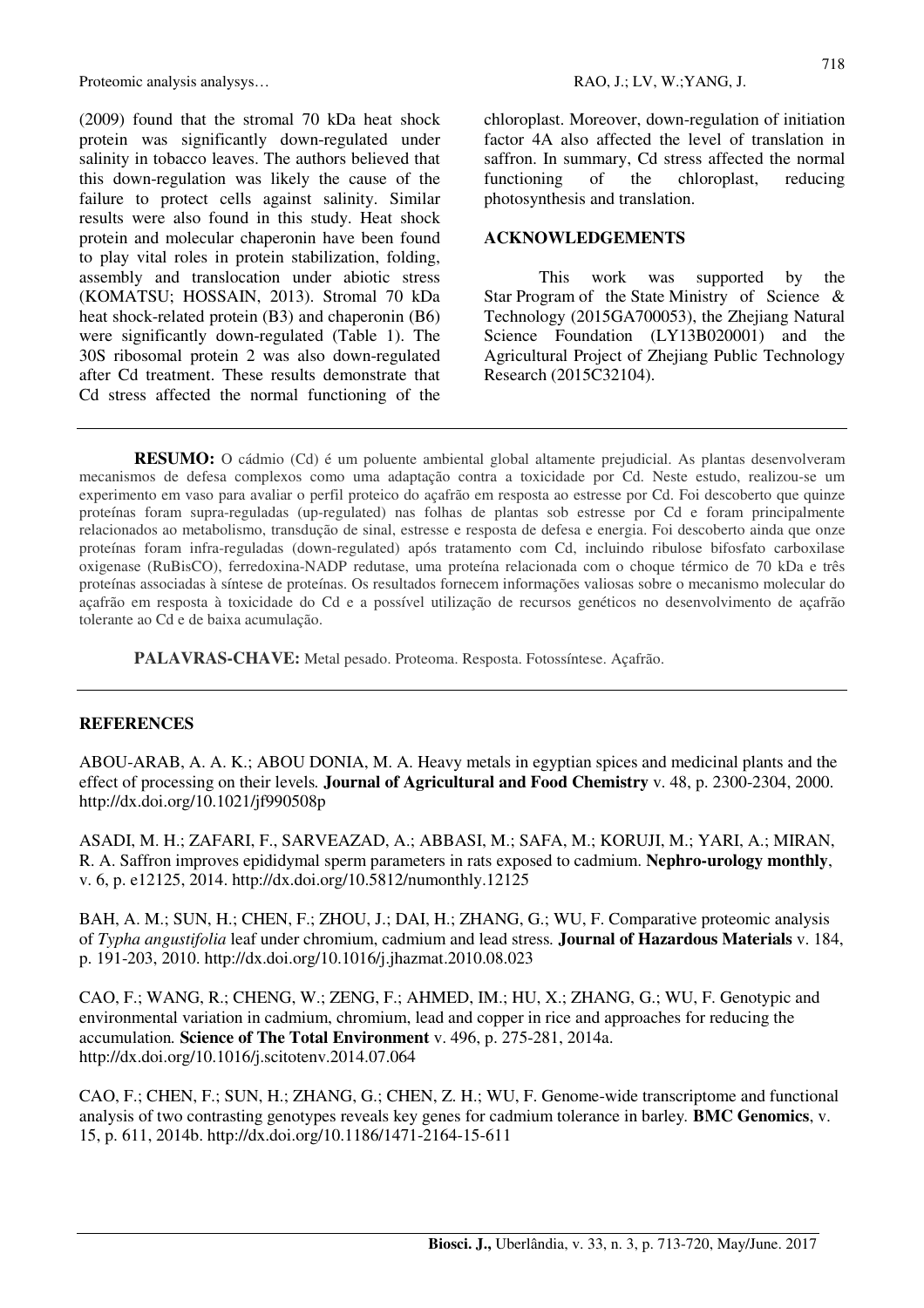CAO, F.; WANG, N.; ZHANG, M.; DAI, H.; DAWOOD, M.; ZHANG, G.; WU, F. Comparative study of alleviating effects of GSH, Se and Zn under combined contamination of cadmium and chromium in rice (*Oryza sativa*)*.* **Biometals**, v. 26, p. 297-308, 2013. http://dx.doi.org/10.1007/s10534-013-9611-9

CARPENTIER, S. C.; WITTERS, E.; LAUKENS, K.; DECKERS, P.; SWENNEN, R.; PANIS, B. Preparation of protein extracts from recalcitrant plant tissues: An evaluation of different methods for two-dimensional gel electrophoresis analysis*.* **Proteomics**, v. 5, p. 2497-2507, 2005. http://dx.doi.org/10.1002/pmic.200401222

CLIJSTERS, H.; Van Assche, F. Inhibition of photosynthesis by heavy metals*.* **Photosynthesis Research** v. 7, p. 31-40, 1985. http://dx.doi.org/10.1007/BF00032920

DAI, H.; CAO, F.; CHEN, X.; ZHANG, M.; AHMED, IM.; CHEN, Z.; LI, C.; ZHANG, G.; WU, F. Comparative proteomic analysis of aluminum tolerance in tibetan wild and cultivated barleys*.* **PLoS One**, v. 8, p. 5, 2013. http://dx.doi.org/10.1371/journal.pone.0063428

DENG, G.; Li, M.; Li, H.; Yin, L.; Li, W. Exposure to cadmium causes declines in growth and photosynthesis in the endangered aquatic fern (*Ceratopteris pteridoides*)*.* **Aquatic Botany** v. 112, p. 23-32, 2014. http://dx.doi.org/10.1016/j.aquabot.2013.07.003

FUJITA, M.; FUJITA, Y.; NOUTOSHI, Y.; TAKAHASHI, F.; NARUSAKA, Y.; YAMAGUCHI-SHINOZAKI, K.; SHINOZAKI, K. Crosstalk between abiotic and biotic stress responses: a current view from the points of convergence in the stress signaling networks*.* **Current Opinion in Plant Biology** v. 9, p. 436-442, 2006. http://dx.doi.org/10.1016/j.pbi.2006.05.014

HALL, J. L.Cellular mechanisms for heavy metal detoxification and tolerance. **Journal of Experimental Botany** v. 53, p. 1-11, 2002. http://dx.doi.org/10.1093/jxb/53.366.1

HERBETTE, S.; TACONNAT, L.; HUGOUVIEUX, V.; PIETTE, L.; MAGNIETTE, M. L. M.; CUINE, S.; AUROY, P.; RICHAUD, P.; FORESTIER, C.; BOURGUIGNON, J.; RENOU, J. P.; VAVASSEUR, A.; LEONHARDT, N. Genome-wide transcriptome profiling of the early cadmium response of Arabidopsis roots and shoots*.* **Biochimie**, v. 88, p. 1751-1765, 2006. http://dx.doi.org/10.1016/j.biochi.2006.04.018

JIN, H.; DO, J.; MOON, D.; NOH, E. W.; KIM, W.; KWON, M. EST analysis of functional genes associated with cell wall biosynthesis and modification in the secondary xylem of the yellow poplar (*Liriodendron tulipifera*) stem during early stage of tension wood formation*.* **Planta**, v. 234, p. 959-977, 2011. http://dx.doi.org/10.1007/s00425-011-1449-1

KIEFFER, P.; DOMMES, J.; HOFFMANN, L.; HAUSMAN, J.; RENAUT, J. Quantitative changes in protein expression of cadmium-exposed poplar plants*.* **Proteomics**, v. 8, p. 2514-2530, 2008. http://dx.doi.org/10.1002/pmic.200701110

KOMATSU, S.; HOSSAIN, Z. Organ-specific proteome analysis for identification of abiotic stress response mechanism in crop. **Frontiers in Plant Science** v. 4, p. 71, 2013. http://dx.doi.org/10.3389/fpls.2013.00071

KULIK, A.; ANIELSKA-MAZUR, A.; BUCHOLC, M.; KOEN, E.; SZYMANSKA, K.; ZMIENKO, A.; KRZYWINSKA, E.; WAWER, I.; MCLOUGHLIN, F.; RUSZKOWSKI, D.; FIGLEROWICZ, M.; TESTERINK, C.; SKLODOWSKA, A.; WENDEHENNE, D.; DOBROWOLSKA, G. SNF1-Related protein kinases type 2 are involved in plant responses to cadmium stress*.* **Plant Physiology** v. 160, p. 868-883, 2012. http://dx.doi.org/10.1104/pp.112.194472

KUNIHIRO, S.; SATIO, T.; MATSUDA, T.; INOUE, M.; KURAMATA, M.; TAGUCHI-SHIOBARA, F.; YOUSSEFIAN, S.; BERBERICH, T.; KUSANO, T. Rice *DEP1*, encoding a highly cysteine-rich G protein γ subunit, confers cadmium tolerance on yeast cells and plants. **Journal of Experimental Botany** v. 64, p. 4517- 4527, 2013. http://dx.doi.org/10.1093/jxb/ert267